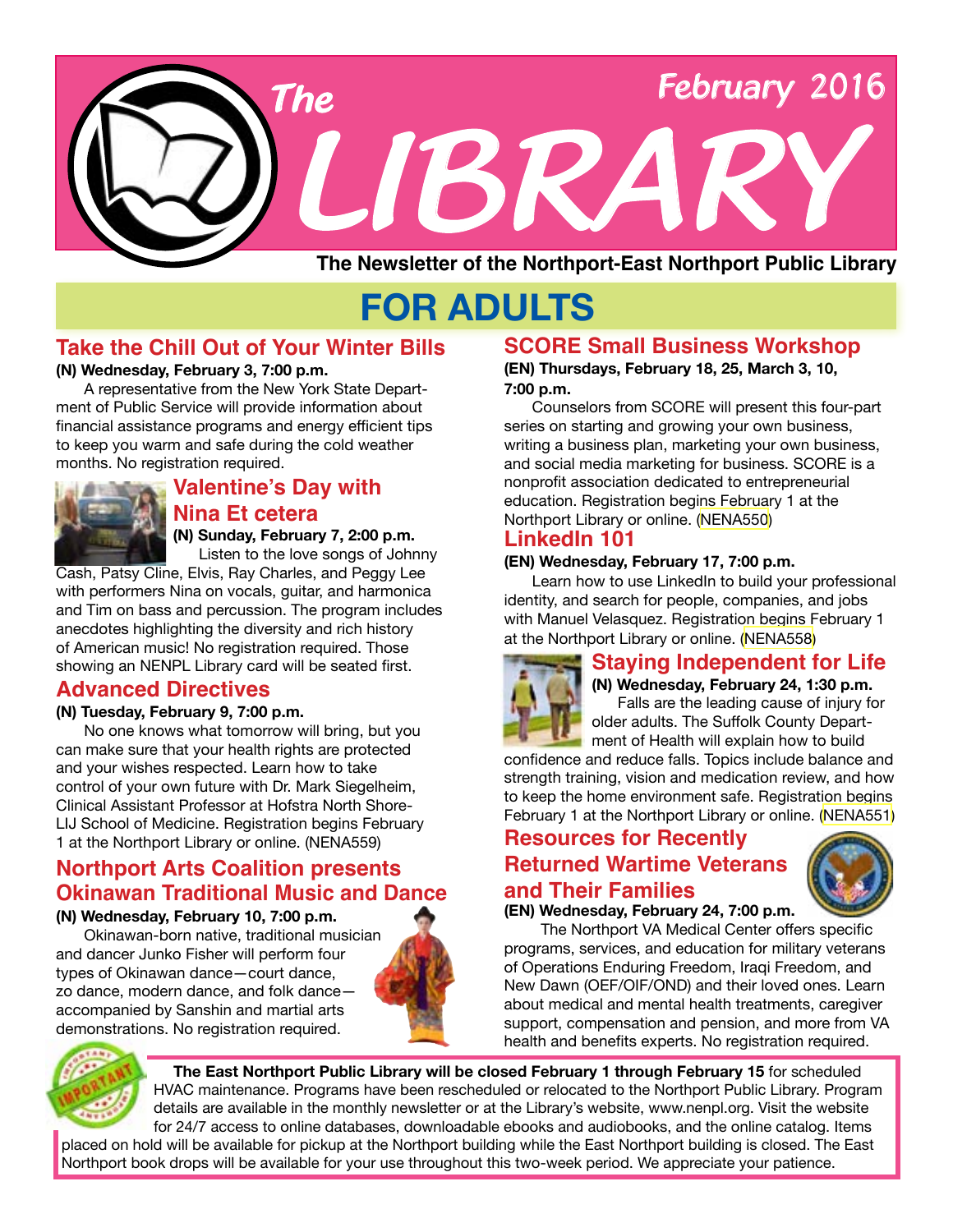# **FOR ADULTS**

# **Traveling with Your iPad**

**(N) Monday, February 8, 7:00 p.m.**

Apple-certified trainer John Budacovich will demonstrate how to book flights, rooms, activities, and how to find your way around your destination. See how to shoot, edit, share pictures and videos, and learn about location and translation services. Bring your iPad. No registration required.

#### **Current Events in Perspective**

#### **(N) Monday, February 29, 10:00 a.m.**

 Join Michael D'Innocenzo, Distinguished Professor Emeritus of History at Hofstra University, to explore significant national and international developments. All attending are welcome to share their views. No registration required.

# **Birds Do the Most Amazing Things!**

**(N) Thursday, February 25, 2:00 p.m.**

Birds are everyday miracles! Naturalist and bird educator Sue Krause will explore some fascinating facts and stories about our avian friends, including penguins, eagles, kiwis, as well as several beautiful birds found right here on Long Island. No registration required.

Learn the basics of Pages, the Mac word processing program, including creating, saving, editing, and formatting a document. Prerequisite: basic Mac computer skills. Registration begins February 8 at the Northport Library or online. [\(NENC002\)](http://alpha1.suffolk.lib.ny.us/record%3Dg1061154~S43)

#### **SeniorNet: iPad & iPhone Settings (N) Tuesday, February 9, 2:00 p.m.**

Take a detailed look at how to activate and change your iPad and iPhone settings to maximize personalizing and controlling your device. You may bring your device. No registration required.

#### **(N) Thursday, February 18, 7:00 p.m.**

Learn desktop publishing concepts to create professional looking flyers, newsletters, and brochures. Prerequisite: Intermediate computer skills. Registration begins February 1 at the Northport Library or online. [\(NENC001\)](http://alpha1.suffolk.lib.ny.us/record%3Dg1061152~S43)

 $\sum$ **New** $\left\{$ 

ML

**(N) Monday, February 22, 7:00 p.m.**

# **Medicine Collection Day**

#### **(N & EN) Tuesday, February 23, 3:30-6:30 p.m.**

 The Northport Police Department and Suffolk County Sheriff's Office will collect unused or expired prescription or over-the-counter medications. No questions asked and no personal information is required. Unused, covered hypodermic needles may be turned in only at the East Northport building. Proper disposal of these items is essential for risk reduction and environmental protection. *\*This event is co-sponsored by the Northport-East Northport Drug and Alcohol Task Force.*

#### **Introduction to Microsoft Publisher Hands On**

# **Mac Computer: Pages Hands On**

Find out about the latest version of Windows and how to access and install your own free copy. Learn how to use the desktop to work with files, folders, and applications. Also learn how to use the new start menu, help, and search features. Prerequisite: Basic computer skills. Registration begins February 17 at either library building or online. ([NENC131](http://alpha1.suffolk.lib.ny.us/record%3Dg1040832~S43))

#### **Medicare Counseling**

**(N) Tuesday, February 16, 9:30-11:30 a.m. by appt.**

# **AARP Tax-Aide (Registration required)**

**AARP** Tax-Aide is a free **U.s** service for low and middle

#### **Introduction to Windows 10 (N) Wednesday, March 2, 7:00 p.m. Hands On**

A volunteer HIICAP counselor will answer questions about Medicare and supplementary insurance. Registration begins February 1 at the Northport Library or online. (NENA552)

#### **Poetry Readers**

**(N) Thursdays, February 4, 11, and**

**(EN) Wednesday, February 17, 2:30 p.m.**

**For the come taxpayers, with special** attention to seniors. Prepared tax forms will be filed electronically. Please bring current tax records and copies of your last filed federal and state tax returns. To expedite the preparation process, please pick up an *Intake/Interview Form (#13614-C)* at the Reference Desk prior to your appointment. All persons listed on the tax return must be present, provide photo ID, and their Social Security card.

Consider the varied perspectives on love, joy, and sorrow that poets old and new bring to the human condition. No registration required.

# **Blood Pressure Check**

**(N) Wednesday, February 3, 9:30-11:30 a.m.**

A nurse from the Visiting Nurse Service is available at to provide a free blood pressure check. No registration required.

# **Introduction to Hands On Microsoft PowerPoint**

**(EN) Monday, March 7, 7:00 p.m.**

 Learn to create exciting computerized presentations. Work with computer animation and video as you learn the basics of designing a slide show including creating, saving, editing, formatting, and adding multimedia objects and animation. Prerequisite: Intermediate computer skills. Registration begins February 17 at either library building or online. [\(NENC038\)](http://alpha1.suffolk.lib.ny.us/record%3Dg1003402~S43)

# **Stepping On**

**(N) Mondays, March 14, 21, 1:00-3:00 p.m., Thursday, March 31, 11:00 a.m.-1:00 p.m., and Mondays, April 4, 11, 18, 25, 1:00-3:00 p.m.**

 Have you fallen in the past year? Do you have a fear of falling? The Suffolk County Department of Health Services will provide a seven-week workshop designed to build confidence, reduce falls, improve strength and balance, and reduce the fear of falling. Wear sneakers and comfortable clothing. Registration begins February 8 at the Northport Library or online. [\(NENA553\)](http://alpha1.suffolk.lib.ny.us/record%3Dg1060978~S43)

# **FOR ADULTS**



#### **Let's Talk: English Conversation (EN) Friday, February 19, 7:00 p.m.**



 Practice your English with our informal conversation group. No registration required.

#### **Quick Reads**

#### **(EN) Friday, February 26, 7:00 p.m.**

This informal reading group is designed for intermediate English language learners. Pick up this month's reading selections at the Circulation Desk.

#### **Hot Reads for Cold Nights**

 Read your way through winter and enter for a chance to win a Kindle Fire! You can join our Adult Winter Reading Club anytime between now and March 11. For complete details please ask a Reference Librarian or click on the Adult Winter Reading Club link at **www.nenpl.org.**

#### **Bus Trip to Philadelphia Flower Show (N) Thursday, March 10, 6:45 a.m.-8 p.m. [\(NENA547](http://alpha1.suffolk.lib.ny.us/record%3Dg1060206~S43))**

The world's largest indoor flower show celebrates 100 years of the National Park Service with the theme "Explore America." Enjoy lunch on your own at the Convention Center or at nearby shops. The bus departs at the William J. Brosnan building parking lot (across from Northport Library) and costs \$79 per person (checks only, non-refundable, payable to Northport-East Northport Public Library). Registration is underway at the Northport Library. Ticket limit: 2 per patron. NENPL Library card required. \*Seats are limited as this trip is co-sponsored by the Friends of the Harborfields Public Library.

**Registration for all February appointments begins February 1 at the Northport Library or online.** 

**(N) Fridays, 9:00 a.m.-12:00 noon** [\(NENA54](http://alpha1.suffolk.lib.ny.us/record%3Dg1060484~S43)8) **February 5, 12, 19, 26**

**(EN) Thursdays, 9:00 a.m.-12:00 noon** ([NENA549](http://alpha1.suffolk.lib.ny.us/record%3Dg1060456~S43)) **February 18, 25 (no appointments February 4 & 11)**

**Registration for all March appointments begins February 29 at either library building or online.** 

**(EN) Thursdays, 9:00 a.m.-12:00 noon** ([NENA554](http://alpha1.suffolk.lib.ny.us/record%3Dg1061071~S43)) **March 3, 10, 17, 24, 31**

**(N) Fridays, 9:00 a.m.-12:00 noon** [\(NENA555](http://alpha1.suffolk.lib.ny.us/record%3Dg1061173~S43)) **March 4, 11, 18, 25**



ue Mon

ratio Wings

#### **Short Story Central returns on April 12**

*Copies of the books are available at the Northport Library Circulation Desk.* 

#### **Page Turners**

**(N) Tuesday, February 2, 2:00 p.m.** The group will discuss *The Invention of Wings* by Sue Monk Kidd.

# **Truth Be Told**

**(N) Thursday, February 4, 7:00 p.m.** Our nonfiction group will discuss *Empire of the Summer Moon: Quanah Parker and the Rise and Fall of the Comanches, the Most Powerful Indian Tribe in American History* by S. C. Gwynne.

#### **Novel Ideas**

**(N) Monday, February 29, 7:00 p.m.** We will discuss *Plainsong* by Kent Haruf.





#### **Defensive Driving**

# **AARP Smart Driver Course**

**(EN) Saturday, February 27, 9:30 a.m.-4:00 p.m.** Registration begins February 6 at the Northport Library only. ([NENA556](http://alpha1.suffolk.lib.ny.us/record%3Dg1061035~S43))

Please note: These courses promote safe driving and help participants maintain their driving skills. *Check with your insurance company about the specific insurance and point reduction available to you.*

**(EN) Saturday, March 19, 9:00 a.m.-3:00 p.m. Fee: \$36**

Applications are available February 24 at both library buildings.



**(EN) Tuesday, March 8 and Wednesday, March 9, 6:00-9:00 p.m.**

Registration begins February 20 at the East Northport Library only. ([NENA557\)](http://alpha1.suffolk.lib.ny.us/record%3Dg1061038~S43)

Fee: \$20 for AARP members (\$25 for non-members), payable to AARP by *check or money order only* at registration.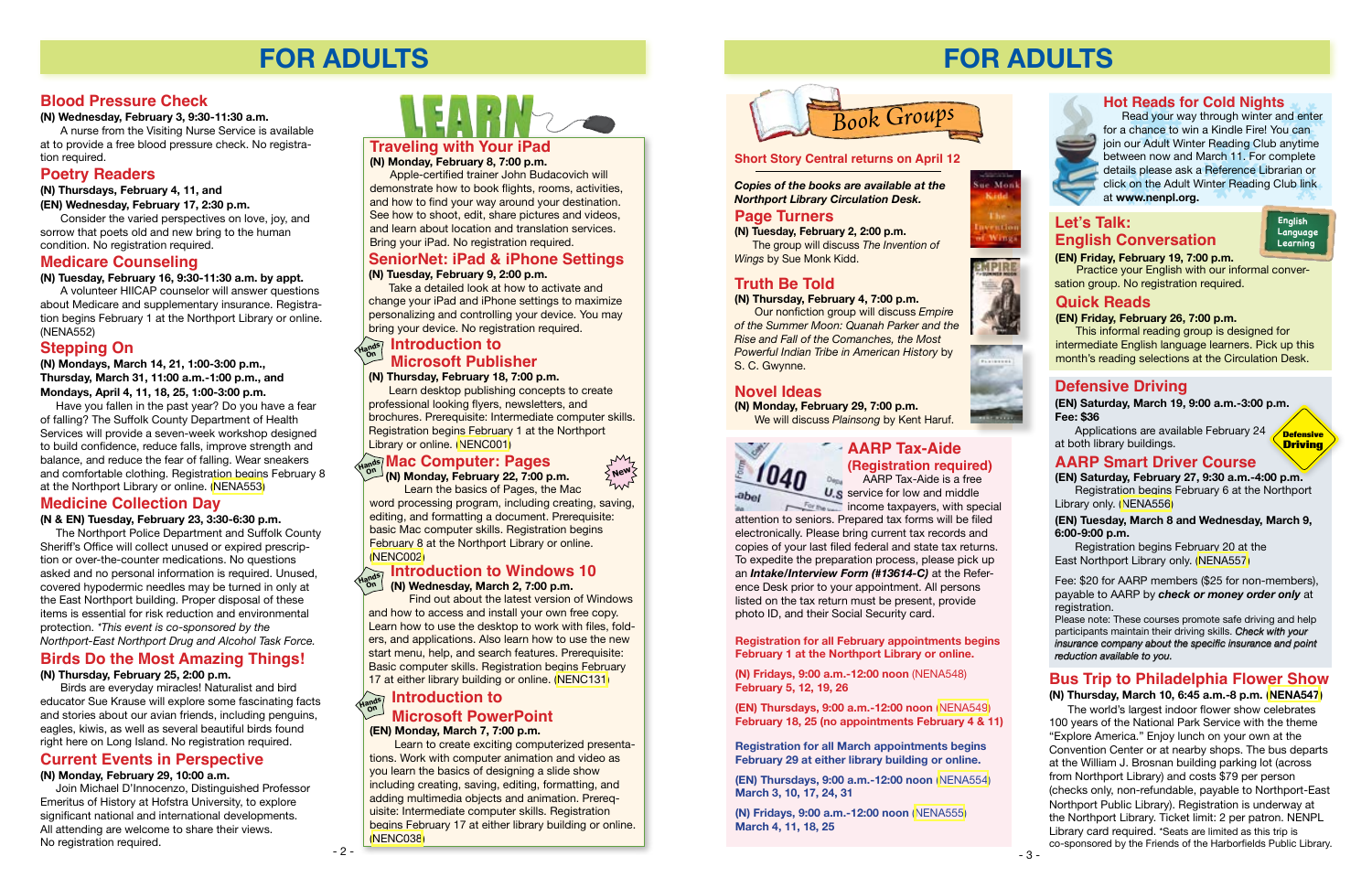Registration for Children's and Teen Programs is limited to Northport-East Northport Library cardholders. Preference is given to NENPL Library cardholders for Adult programs and Children's drop-in programs.

If you require any special accommodations because of a disability, please let us know.

Library staff may take photographs or recordings at programs for promotional or publicity purposes. Please inform us if you do not want photos taken of you or your child.

#### **Program Notes**

**Green = Adult Programs Blue = Teen Programs** *Purple = Children's Programs* **Calendar Key**

#### **N = Northport Library EN = East Northport Library**

**\* = Preregistration or tickets required**

#### **Northport:**

*Renacer Collection* **by Jose Londono**  Renacer is the Spanish word for reborn. Following a period of personal strife, Colombian-born artist Jose Londono took his experiences to canvas, creating images overcoming his struggles.

#### **Art Talk**

**(N) Friday, February 5, 7:00 p.m.** Jose Londono is available to discuss his creative process and work.

# **Gallery Exhibits**

#### **East Northport Gallery:**

#### *Self Expression* **by Seth Dickerman**

Inspired by the abstract impressionism movement, Seth Dickerman captures his thoughts and feelings in his oil paintings.

|   | 2016<br>2016<br><b>February</b>                                                                                                                                                                  |                                                                                                                                                                                                                                                                                                              |                                                                                                                                                                                                                                                                                                                     |                                                                                                                                                                                                                                                                                                                            |                                                                                                                                                                                                                                                                                                                                                                                                              |                                                                                                                                                                                                                                                                                                                              |                                                                                                  |
|---|--------------------------------------------------------------------------------------------------------------------------------------------------------------------------------------------------|--------------------------------------------------------------------------------------------------------------------------------------------------------------------------------------------------------------------------------------------------------------------------------------------------------------|---------------------------------------------------------------------------------------------------------------------------------------------------------------------------------------------------------------------------------------------------------------------------------------------------------------------|----------------------------------------------------------------------------------------------------------------------------------------------------------------------------------------------------------------------------------------------------------------------------------------------------------------------------|--------------------------------------------------------------------------------------------------------------------------------------------------------------------------------------------------------------------------------------------------------------------------------------------------------------------------------------------------------------------------------------------------------------|------------------------------------------------------------------------------------------------------------------------------------------------------------------------------------------------------------------------------------------------------------------------------------------------------------------------------|--------------------------------------------------------------------------------------------------|
|   | <b>Sunday</b>                                                                                                                                                                                    | <b>Monday</b>                                                                                                                                                                                                                                                                                                | <b>Tuesday</b>                                                                                                                                                                                                                                                                                                      | <b>Wednesday</b>                                                                                                                                                                                                                                                                                                           | <b>Thursday</b>                                                                                                                                                                                                                                                                                                                                                                                              | <b>Friday</b>                                                                                                                                                                                                                                                                                                                | <b>Saturday</b>                                                                                  |
|   | <b>REMINDER</b><br>The East Northport<br>Library will be closed<br>February 1-15.<br>All program regis-<br>trations during this<br>period will be held at<br>the Northport Library<br>or online. | <b>Registration begins for</b><br><b>AARP Tax-Aide February</b><br>appts., Advanced Directives<br><b>SCORE Small Business</b><br>Workshop, Linkedln 101,<br><b>Staying Independent for</b><br>Life, Medicare/HIICAP,<br><b>Introduction to Microsoft</b><br><b>Publisher</b><br>*Sing & Play (N) 10 or 11 am | $\overline{\mathbf{2}}$<br><b>Registration begins</b><br>for Teen Programs and<br><b>Volunteer Opportunities</b><br>*Mother Goose Rhyme Time<br>$(N)$ 9:30 am<br><i><b>*Preschool Storytime</b></i><br>(N) 10:30 am or 1 pm<br>Page Turners (N) 2 pm<br>Tricks of the Trade (N) 7 pm<br>*Defensive Driving (N) 7 pm | 3<br><b>Blood Pressure Check</b><br>(N) 9:30-11:30 am<br><i><b>*Moms' Group at the Library</b></i><br>(N) 10 am<br>*Smart Cookie Kids (N) 10:30 am<br>*Story Parade (N) 4 pm<br><b>Take the Chill Out of Your</b><br>Winter Bills (N) 7 pm                                                                                 | <b>Registration begins for</b><br>Paws to Read, Team Jilli Dog<br><b>Show, Sing &amp; Play, Time for</b><br><b>Tots, Preschool Storytime, Shake</b><br>and Make Music, 1, 2, 3, Learn<br>with Me, Babies Boogie, Library<br><b>Mini Golf, Story Parade</b><br>$*1$ , 2, 3 Learn with Me (N) 10 am<br>Poetry Readers (N) 2:30 pm<br><b>*SAT Preparation Workshop</b><br>(N) 6:15 pm<br>Truth Be Told (N) 7 pm | 5<br>*AARP Tax-Aide (N) 9-12 by appt.<br>Books a Poppin' (N) 10 am<br>Movie: The Martian (N) 2 pm<br>Art Talk (N) 7 pm<br>*Guitar Jam Group (N) 7 pm                                                                                                                                                                         | 6<br><b>Registration begins for AARP</b><br><b>Smart Driver Course on 2/27</b>                   |
|   | 7<br><b>Valentine's Day</b><br>with<br><b>Nina Et cetera</b><br>$(N)$ 2 pm                                                                                                                       | 8<br><b>Registration begins for</b><br><b>MAC Computer: Pages,</b><br><b>Stepping On</b><br><b>Design a Bookmark Contest</b><br><b>Entry Deadline</b><br>*Sing & Play (N) 10 or 11 am<br>Traveling with Your iPad (N) 7 pm<br><b>*Teen Advisory Board:</b><br><b>Career Exploration (N) 7 pm</b>             | 9<br><i><b>*Preschool Storytime</b></i><br>$(N)$ 10 am or 1 pm<br><b>SeniorNet: iPad &amp; iPhone Settings</b><br>$(N)$ 2 pm<br>*Advanced Directives (N) 7 pm<br>*Defensive Driving (N) 7 pm                                                                                                                        | 10<br>*Moms' Group at the Library<br>$(N)$ 10 am<br>*Smart Cookie Kids (N) 10:30 am<br>*Story Parade (N) 4 pm<br><b>Northport Arts Coalition</b><br>presents Okinawan Traditional<br><b>Music and Dance (N) 7 pm</b>                                                                                                       | 11<br>$*1$ , 2, 3 Learn with Me (N) 10 am<br>Poetry Readers (N) 2:30 pm<br><b>*SAT Preparation Workshop</b><br>(N) 6:15 pm<br>*AARP Tax-Aide<br>$\bullet$ (EN) 9-12 by appt.<br><b>Library Board of Trustees</b><br>Meeting (N) 10 am                                                                                                                                                                        | 12<br>*AARP Tax-Aide (N) 9-12 by appt.<br>Books a Poppin' (N) 10 am<br>Movie: The Martian (N) 2 pm<br><i>*Go Global: Thailand (N) 4 pm</i><br>*Fandom Friday: Retro Gaming<br>$(N)$ 7 pm                                                                                                                                     | 13<br><b>Winter Take Home Craft</b><br><b>Available: Penguin Pal</b><br>*Babies Boogie (N) 10 am |
| s | 14                                                                                                                                                                                               | 15<br><b>Presidents' Day-</b><br><b>Library Closed</b>                                                                                                                                                                                                                                                       | 16<br>*Medicare/HIICAP<br>(N) 9:30-11:30 am by appt.<br>*Crafty Teens (N) 10:45 am<br><b>Crayons, Scissors, and Glue,</b><br>Oh My! (N) 11 am<br><b>*Thai Fusion Cooking Class</b><br>$(N)$ 3 pm<br><b>Love-ly Winter Weather-</b><br><b>PJ Storytime (EN) 7 pm</b><br><i><b>*Fantastic Classics (N) 7 pm</b></i>   | <b>Registration begins for</b><br><b>Introduction to Windows</b><br>10, Introduction to Microsoft<br><b>PowerPoint</b><br>*Babysitting Workshop (N) 2 pm<br>Poetry Readers (EN) 2:30 pm<br><b>*Book Swap Volunteers</b><br>(EN) 2:45 pm<br><b>Book Swap (EN) 3 pm</b><br>*LinkedIn 101 (EN) 7 pm                           | *Mini Golf Volunteers (N) 1:45 pm<br>*Library Mini Golf<br>(N) 2, 2:30, 3, 3:30 pm<br>*Super Smash Bros. Wii U<br><b>Competition (N) 3 pm</b><br>*Chess Club Volunteers (N) 6:45<br>Chess Club (N) 7 pm<br>*Introduction to Microsoft<br>Publisher (N) 7 pm<br><b>*SCORE Small Business</b><br><b>Workshop (EN) 7 pm</b>                                                                                     | 19<br>*AARP Tax-Aide (N) 9-12 by appt.<br>*Build It! Volunteers (EN) 10:45 am<br><b>Build It! (EN) 11 am</b><br>Movie: The Intern (N) 2 pm<br>Let's Talk (EN) 7 pm                                                                                                                                                           | <b>20</b><br><b>Registration begins for AARP</b><br>Smart Driver Course on 3/8 & 3/9             |
|   | 21                                                                                                                                                                                               | 22<br>*Sing & Play (EN) 10 or 11 am<br>*Mac Computer: Pages<br>(N) 7 pm                                                                                                                                                                                                                                      | 23<br>*Time for Tots (N) 10 am<br><i><b>*Preschool Storytime</b></i><br>$(EN)$ 10 am or 1 pm<br><b>Medicine Collection Day</b><br>(N & EN) 3:30 pm<br><i><b>*Paws to Read</b></i><br>(N) 6:30, 6:45, 7, 7:15 pm                                                                                                     | <b>Applications available for</b><br>24<br><b>Defensive Driving on</b><br>3/19<br><i><b>*Moms' Group at the Library</b></i><br>$(EN)$ 10 am<br>*Staying Independent for Life<br>(N) 1:30 pm<br>*Story Parade (N) 4 pm<br><b>Resources for Recently</b><br><b>Returned Wartime Veterans and</b><br>Their Families (EN) 7 pm | $25$ *AARP Tax-Aide<br>(EN) 9-12 by appt.<br><i><b>*Shake and Make Music</b></i><br>$(N)$ 10:30 a.m.<br><b>Birds Do the Most Amazing</b><br>Things! (N) 2 pm<br><b>*SAT Preparation Workshop</b><br>(N) 6:15 pm<br><b>*SCORE Small Business</b><br><b>Workshop (EN) 7 pm</b>                                                                                                                                 | 26 Registration begins for Go<br>Global: Peru on 3/11<br>*AARP Tax-Aide (N) 9-12 by appt.<br>Books a Poppin' (N&EN) 10 am<br>Movie: The Intern (EN) 2 pm<br><b>Quick Reads (EN) 7 pm</b><br><b>Block Party (N) 7 pm</b><br><b>*Teen Writers Workshop</b><br>(N) 7:30 pm                                                      | 27<br><b>*AARP Smart Driver Course</b><br>(EN) 9:30 am                                           |
| а | <b>28</b><br><i><b>*Team Jilli Dog</b></i><br>Show (N) 2 pm                                                                                                                                      | 29<br><b>Registration begins for AARP</b><br><b>Tax-Aide March appts</b><br>*Sing & Play (EN) 10 or 11 am<br><b>Current Events in Perspective</b><br>$(N)$ 10 am<br>Novel Ideas (N) 7 pm                                                                                                                     | <b>Library Display</b><br><b>Tables</b><br>Warm Up with a<br><b>Good Story</b>                                                                                                                                                                                                                                      | <b>The Martian</b><br>(N) Friday, February 5 & 12, 2:00 p.m.<br>After a storm blows across Mars, astronaut Mark<br>survive on limited supplies. Rated PG-13. 141 min.                                                                                                                                                      | <b>Friday</b><br>Watney is presumed dead and left behind. Now stuck on<br>a hostile planet, he must find a way to signal to Earth and                                                                                                                                                                                                                                                                        | <b>MOVIES</b><br>for Adults<br><b>The Intern</b><br>(N) Friday, February 19, 2:00 p.m.<br>(EN) Friday, February 26, 2:00 p.m.<br>all it's cracked up to be. Seizing an opportunity to get back<br>in the game, he becomes a senior intern at an online fashion<br>site, founded and run by Jules Ostin. Rated PG-13. 90 min. | Widower Ben Whittaker discovers that retirement isn't                                            |

The Board of Trustees has set the annual Library Vote for Tuesday, April 5, 2016. Voting will be for two purposes: to vote on the Library budget for 2016/2017 and to elect one trustee whose term will commence on July 1, 2016. Eligible candidates must be 18 years of age or older and a resident of the Northport-East Northport School District #4.

Petitions for nominating candidates for the office of trustee will be available from the Clerk of the Library Vote at the Northport Library, 151 Laurel Avenue, Monday through Friday from 9:00 a.m. to 4:00 p.m., beginning February 8, 2016. The last filing date is March 7, 2016.

# **Information Alert from the Board of Trustees**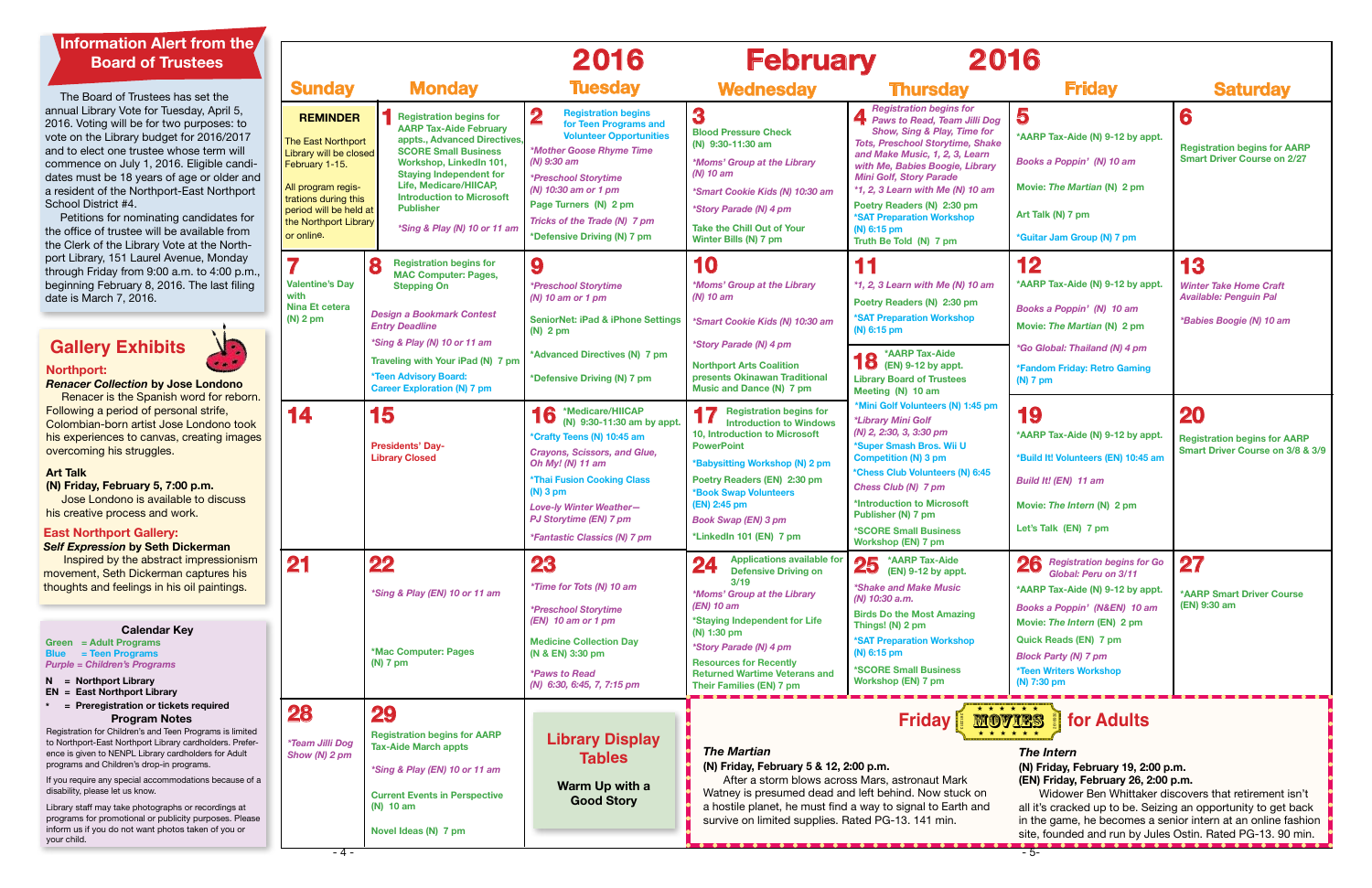- 6 -

# **FOR TEENS**

*Registration for Programs and Volunteer Opportunities begins February 2 at the Northport Library or online.*

# **Teen Volunteer Opportunities**

*Open to students in grades 7-12*

*You may choose* **one** *Volunteer Opportunity in addition to Teen Advisory Board.* 



Join your fellow fandom fans to help celebrate all things retro gaming! ([NENY803\)](http://alpha1.suffolk.lib.ny.us/record%3Dg1060432~S43)

# **Guitar Jam Group**

**(N) Friday, February 5, 7:00-8:30 p.m.** Are you learning how to play the acoustic guitar? Join fellow teen guitar players and share skills, songs, and stories. ([NENY802\)](http://alpha1.suffolk.lib.ny.us/record%3Dg1060421~S43)

# **Chess Club Volunteers**

**(N) Thursday, February 18, 6:45-8:00 p.m.**

Earn volunteer credit while



you help children learn how to play chess. A basic knowledge of the game is required for all volunteers. ([NENY812](http://alpha1.suffolk.lib.ny.us/record%3Dg1060600~S43))



### **Teen Advisory Board: Career Exploration**

**(N) Monday, February 8, 7:00-8:00 p.m.**

This workshop, given by Huntington Youth Bureau's Project Excel, will help students explore colleges and careers of interest. Tips on finding a job, filling out applications, creating a resume, and more will be included. ([NENY808](http://alpha1.suffolk.lib.ny.us/record%3Dg1060897~S43))

# **Thai Fusion Cooking Class**

**(N) Tuesday, February 16, 3:00-4:00 p.m.** Join chef Jo-Ann Tiranno and learn how to prepare Thai spring rolls, three dipping sauces, and chocolate wontons for dessert! ([NENY804\)](http://alpha1.suffolk.lib.ny.us/record%3Dg1060446~S43)

# **FOR CHILDREN**

#### **Crafty Teens**

**(N) Tuesday, February 16, 10:45 a.m.-12:15 p.m.**

Assist children with a craft while you earn volunteer credit. ([NENY809](http://alpha1.suffolk.lib.ny.us/record%3Dg1060529~S43))

# **Babysitting Workshop**

**(N) Wednesday, February 17, 2:00-5:00 p.m.**

An instructor from Cornell Cooperative Extension will teach you about keeping children entertained and safe while in your care. A certificate will be issued at the end of the class. A non-refundable \$5 materials fee is payable within 3 days of registration. [\(NENY805\)](http://alpha1.suffolk.lib.ny.us/record%3Dg1060447~S43)

### **Super Smash Brothers Wii U Competition**

**(N) Thursday, February 18, 3:00-4:30 p.m.**

Join your friends in this Super Smash Brothers Wii U competition. Prizes will be awarded to the top three players. [\(NENY806](http://alpha1.suffolk.lib.ny.us/record%3Dg1060448~S43))

# **Teen Writers Workshop**

**Open to students in grades 8-12 (N) Friday, February 26, 7:30-8:45 p.m.**

Do you love to write? Join fellow writers to discuss your ideas and get feedback on your work. New members are welcome to attend. [\(NENY807](http://alpha1.suffolk.lib.ny.us/record%3Dg1060519~S43))

# **Book Swap Volunteers**

**(EN) Wednesday, February 17, 2:45-4:15 p.m.**

Help children choose books at our book exchange. [\(NENY810\)](http://alpha1.suffolk.lib.ny.us/record%3Dg1060592~S43)

# **Mini Golf Volunteers**

**(N) Thursday, February 18, 1:45-4:15 p.m.**

 Assist children as they play mini golf around the Children's Room. [\(NENY811\)](http://alpha1.suffolk.lib.ny.us/record%3Dg1060593~S43)

# **Build It! Volunteers**

**(EN) Friday, February 19, 10:45 a.m-12:15 p.m.** Assist children as they explore building materials and create imaginative structures. ([NENY813](http://alpha1.suffolk.lib.ny.us/record%3Dg1060605~S43))

#### **Paws to Read**

**(N) Tuesday, February 23** *Children in grades 1-5*

Read to a certified therapy dog! These dogs love to listen to kids practice reading

aloud. Children can choose a book from the Library's collection, or bring a book from home. Choose one 15-minute session:

 **6:30-6:45 p.m.** [\(NENJ747\)](http://alpha1.suffolk.lib.ny.us/record%3Dg1060290~S43) **7:00-7:15 p.m.** ([NENJ749](http://alpha1.suffolk.lib.ny.us/record%3Dg1060292~S43)) **6:45-7:00 p.m.** [\(NENJ748\)](http://alpha1.suffolk.lib.ny.us/record%3Dg1060291~S43) **7:15-7:30 p.m.** ([NENJ750](http://alpha1.suffolk.lib.ny.us/record%3Dg1060293~S43))

Registration begins February 4.

# **Team Jilli Dog Show (N) Sunday, February 28,**

**2:00 p.m.** *Children in grades K-5; adults and siblings welcome*

Be entertained by a team of canines performing amazing tricks while getting dog training tips from expert Rick Caran. (60 min.) Registration begins February 4. ([NENJ751](http://alpha1.suffolk.lib.ny.us/record%3Dg1059594~S43))



# **FOR CHILDREN**

# **Time for Tots**

**(N) Tuesdays, February 23, March 1, 8, 10:00 a.m.**

*Children 18 months-5 years with adult; siblings welcome* You and your child will be guided through fun and educational activities designed to encourage early

# $\omega_{\rm new}^{\rm max}$  Crayons, Scissors, and Glue, **Oh My! in**

reading, math, and school readiness skills while creating a craft. (60 min.) [\(NENJ754\)](http://alpha1.suffolk.lib.ny.us/record%3Dg1060351~S43)

# **Preschool Storytime**

**(EN) Tuesdays, February 23, March 1, 8, 15, 22, 10:00 a.m.** ([NENJ755](http://alpha1.suffolk.lib.ny.us/record%3Dg1060305~S43)) or **1:00 p.m.** ([NENJ756](http://alpha1.suffolk.lib.ny.us/record%3Dg1060309~S43)) *Children 4-5 years; independent*

invited to submit their original designs for our annual Design a Bookmark Contest. Entry guidelines and forms are available in the Children's Room. Twelve winning designs will be selected to decorate monthly bookmarks for the upcoming year. Winners will be announced in the March newsletter. All participants are invited to a reception on March 21 at 7:00 p.m. to celebrate their creativity and to participate in a drawing activity with an art instructor.

Children listen to stories, sing rhymes and songs that increase vocabulary and letter knowledge, and participate in hands-on activities to recreate the narrative elements of the stories. (40 min.)

# $\delta_{\rm rev}$  Tricks of the Trade

#### Design a Bookmark Contest Children in grades K-5 are *Entry deadline February 8.*

# $\sum\limits_{\alpha\in\mathcal{O}}\sum\limits_{\gamma>0}$  Love-ly Winter Weather— **PJ Storytime in**

#### **1, 2, 3, Learn with Me**

**(EN) Wednesdays, March 2, 9, 16, 23, 10:00 a.m.** *Children 1-3 years with adult; siblings welcome*

Chat and learn with child development experts while your children play with age-appropriate toys. This program includes an open-ended art activity and a circle time with stories and songs. (60 min.) [\(NENJ758\)](http://alpha1.suffolk.lib.ny.us/record%3Dg1060317~S43)



# **Sing & Play**

**(EN) Mondays, February 22, 29, March 7 10:00 a.m.** ([NENJ752](http://alpha1.suffolk.lib.ny.us/record%3Dg1060299~S43)) or **11:00 a.m.** ([NENJ753](http://alpha1.suffolk.lib.ny.us/record%3Dg1060303~S43)) *Children 1-3 years with adult; siblings welcome*

Sing songs while using scarves, bells, balls, and hoops, engaging children in musical and physical activity to reinforce early literacy skills and foster a love of language. (30 min.)

#### **Shake and Make Music**

**(N) Thursdays, February 25, March 3, 10, 10:30 a.m.** *Children birth-23 months with adult; no siblings*

This high energy music and movement program will incorporate instruments, bubbles, and more for young children and their caregivers. (40 min.) [\(NENJ757\)](http://alpha1.suffolk.lib.ny.us/record%3Dg1060360~S43)

#### *Registration for the following series programs begins February 4. (One series program per child)*

**(EN) Tuesday, February 16, 7:00 p.m.** *Children with adult*

Warm up with stories about Valentine's Day and chilly winter weather. Enjoy rhymes, music, movement, and more in this active family storytime. (30 min.) No registration required, however space is limited.

**(N) Tuesday, February 2, 7:00 p.m. in** *Children in grades 3-6*

Discover the secrets behind baffling illusions and meet other kids who love magic in our monthly magic club. If you'd like, bring in a magic trick and get performance tips from a professional magician. (45 min.) No registration required—just appear at the door!

**(EN) Friday, February 26, 10:00 a.m. (N) Fridays, February 5, 12, 26, 10:00 a.m.** *Children birth-5 years with adult; siblings welcome*

Stop by for this drop-in storytime. We'll read stories, sing songs, share rhymes and fingerplays, and have fun

in this interactive program for families. (30 min.) No registration required, however space is limited.

# **Winter Take Home Craft: Penguin Pal**

A craft packet to make and enjoy at home during winter recess will be available in the Children's Room beginning February 13.



#### **Babies Boogie**

#### **(N) Saturday, February 13, 10:00 a.m.**

*Children 3-23 months with adult; siblings welcome* Your little musician will be singing and moving to songs from around the world and keeping the beat with props and musical instruments. (45 min.)<br>Registration begins February 4. (NENJ763) Registration begins February 4. [\(NENJ763\)](http://alpha1.suffolk.lib.ny.us/record%3Dg1060316~S43)

**Fantastic Classics**

#### **(N) Tuesday, February 16, 7:00 p.m.**

*Children in grades 3-6*

Enjoy a lively discussion of the fantasy classic *The Phantom Tollbooth* by Norton Juster. Readers will appreciate the author's clever wordplay, brainteasing puzzles, and enthusiastic attitude toward life. Upon registration, please place a request for the book in the online catalog or at the library. (60 min.) Registration is underway. [\(NENJ739\)](http://alpha1.suffolk.lib.ny.us/record%3Dg1059711~S43)

#### **Books a Poppin' drop in**

#### **(N) Tuesday, February 16, 11:00 a.m.**

*Children ages 3-10 years with adult; siblings welcome* Enjoy a room full of art supplies and craft projects. (60 min.) No registration required.